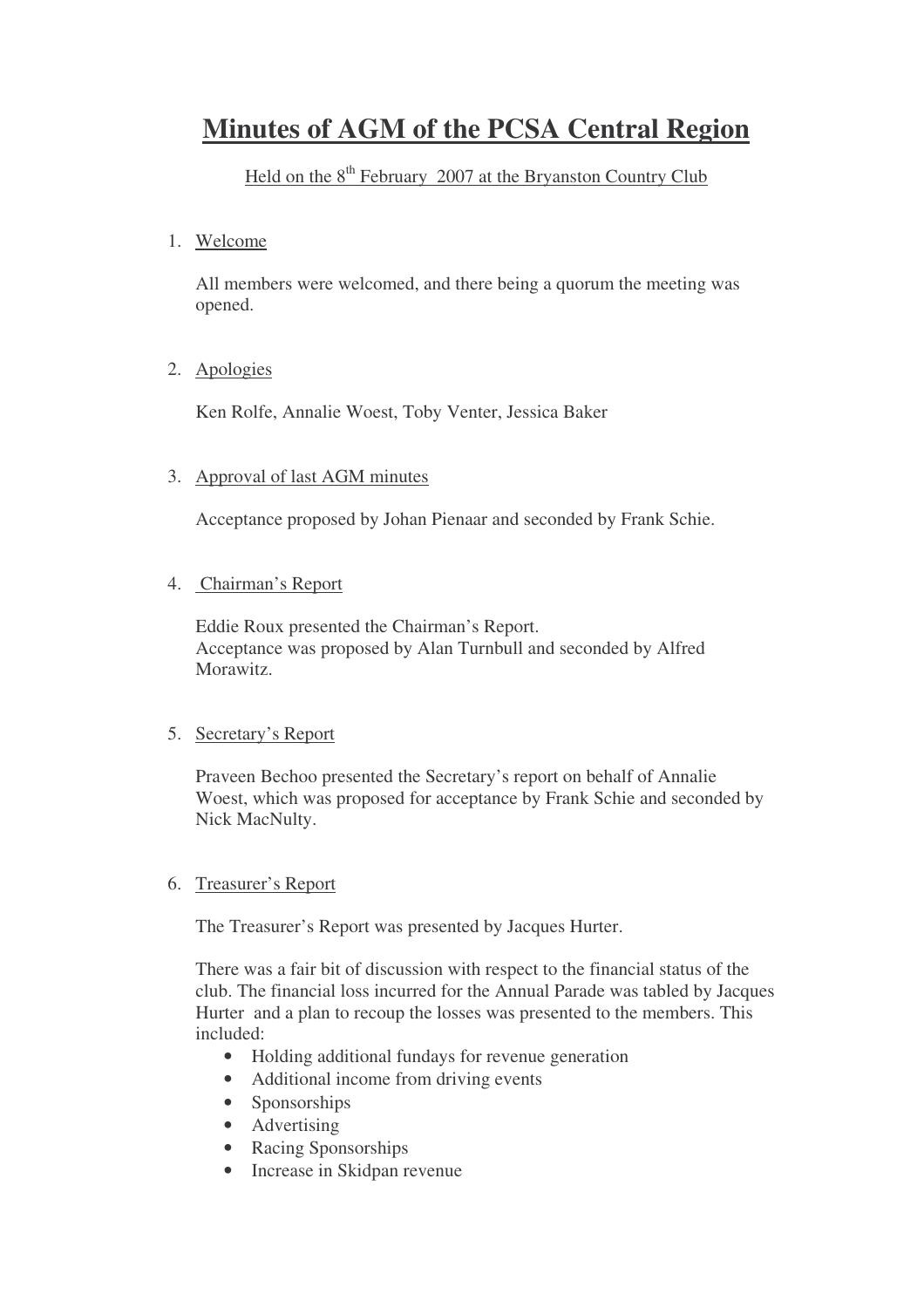Members had the following comments with respect to the financial report:

- Gavin Mills enquired why the committee had sponsored each couple on the parade to the value of R2,000. The response was that the amount charged was the maximum that the members would pay.
- Brian White and Gavin Mills enquired whether the decisions taken that led to the loss on the parade were done with the full knowledge of the committee. Eddie Roux answered that the committee had full knowledge of this.
- Martin Maine then interjected and stated that the committee had been made aware of the over-expenditure after it had already been incurred. Other committee members then confirmed this.
- Martin Maine then stated that he did not endorse the financials presented for the reasons he had stated.
- Brian White stated that the surplus funds that the club had maintained over the years was for something serious and certainly not for a social event.
- Theo Rautenbach explained that the parade would be downscaled in future to ensure that a similar situation did not occur.
- Brian White enquired about the costs incurred for the Presidents meeting in Germany. He mentioned that R41,000 seemed excessive.

#### 7. Election of Committee Members for 2007

Nominations, duly accepted in writing were received for the following:

Nominations duly received for:

| i. Praveen Bechoo -   | Magazine & Newsletter                  |
|-----------------------|----------------------------------------|
| ii. Brian Viljoen -   | Weekends Away                          |
| iii. Dave Parratt -   | Insurance                              |
| iv. Les Barnes $-$    | Social & Overseas                      |
| v. Kevin Greig $-$    | Webmaster                              |
| vi. Eddie Roux -      | Membership and Subregions              |
| vii. Jacques Hurter - | Treasurer                              |
| viii. Ken Rolfe -     | Racing                                 |
| ix. Andre Ten Napel - | Secretary                              |
| x. Alfred Morawitz -  | Registers                              |
| xi. Nick Macnulty -   | <b>Public Relations</b>                |
| xii. Dave Woest -     | Driving Events                         |
| xiii. Annelie Woest - | Marketing and Sponsorship Co-ordinator |